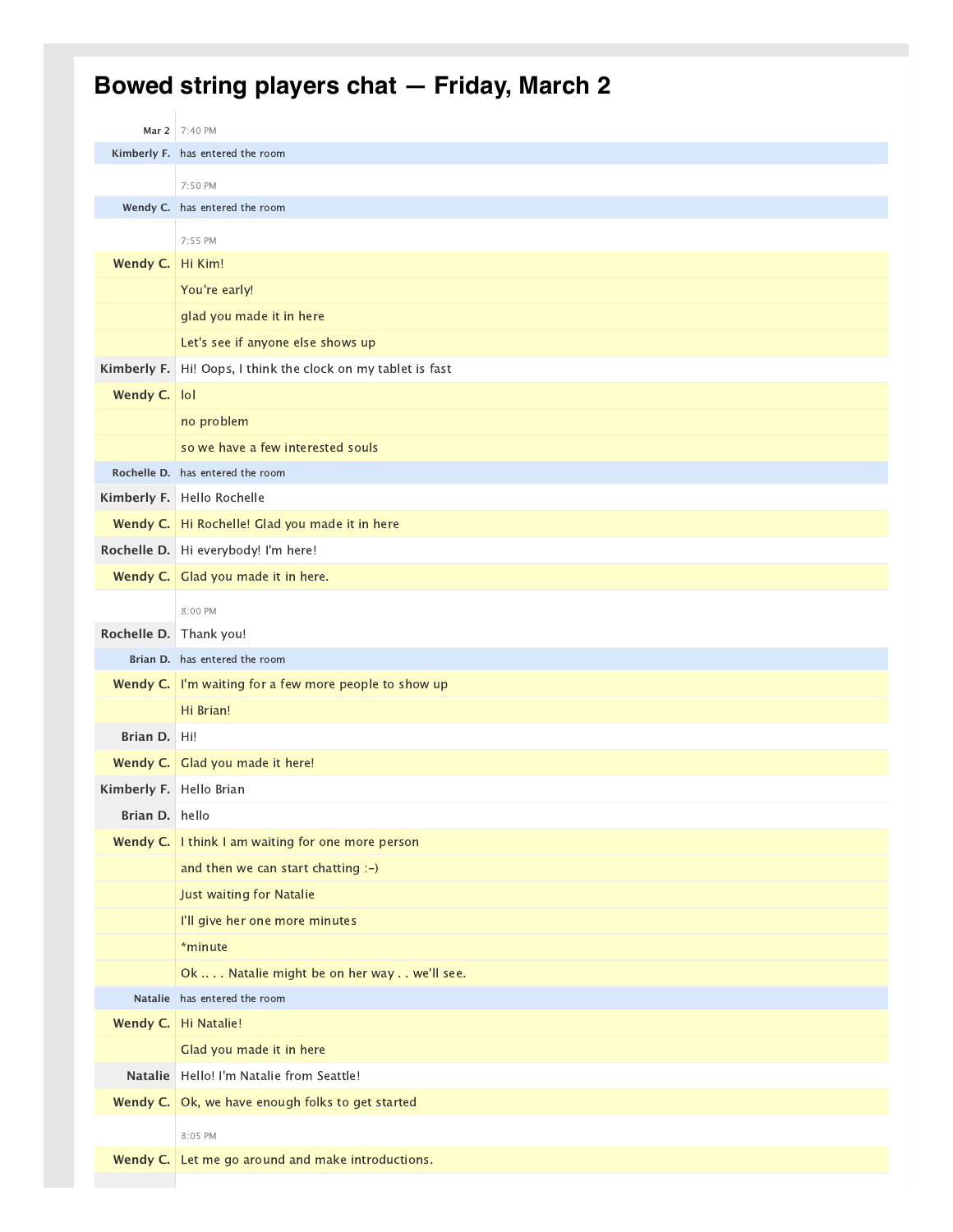|                | Kimberly F. Hello Natalie                                                                                                                                                                                                                                                                                                                                                           |
|----------------|-------------------------------------------------------------------------------------------------------------------------------------------------------------------------------------------------------------------------------------------------------------------------------------------------------------------------------------------------------------------------------------|
|                | Wendy C. Kimberly Farrell plays violin and lives in North Carolina. She has hearing loss and is hoping to upgrade to new aids                                                                                                                                                                                                                                                       |
|                | Brian Del Bianco plays string bass and has a degree in double bass performance (?) and he is studying audiology now                                                                                                                                                                                                                                                                 |
|                | Brian, do you live outside of Philadelphia?                                                                                                                                                                                                                                                                                                                                         |
| Brian D.       | No, I currently live in the middle of nowhere.                                                                                                                                                                                                                                                                                                                                      |
| Wendy C.       | Rochelle Drucker is like me - she has bilateral cochlear implants from Cochlear Corp and lives in Florida                                                                                                                                                                                                                                                                           |
|                | she is learning violin!                                                                                                                                                                                                                                                                                                                                                             |
|                | Rochelle, are you on Suzuki book 2?                                                                                                                                                                                                                                                                                                                                                 |
| Kimberly F.    | I currently live in Virginia, I grew up in North Carolina ^_^                                                                                                                                                                                                                                                                                                                       |
|                | Wendy C. Sorry Kim!                                                                                                                                                                                                                                                                                                                                                                 |
|                | Brian D.   I'm from Pittsburgh, based outside of Akron Ohio, and currently live in Athens, Ohio.                                                                                                                                                                                                                                                                                    |
| Rochelle D.    | NoI only have 1 CI in left ear. I just started suzuki bk 3                                                                                                                                                                                                                                                                                                                          |
|                | Wendy C. Thanks Rochelle!                                                                                                                                                                                                                                                                                                                                                           |
|                | Kimberly F.   Np. Yay for learning to play the violin. I'm a Suzuki violin teacher.                                                                                                                                                                                                                                                                                                 |
|                | Wendy C. And Natalie has bilateral (?) cochlear implants from Advanced Bionics!                                                                                                                                                                                                                                                                                                     |
|                | Like me                                                                                                                                                                                                                                                                                                                                                                             |
|                | I live just outside Washington DC                                                                                                                                                                                                                                                                                                                                                   |
|                | and I'm so tickled I was able to get you all together                                                                                                                                                                                                                                                                                                                               |
| Brian D.       | I'm curiouswhat is the deciding factor for which brand of CI to choose?                                                                                                                                                                                                                                                                                                             |
| Wendy C.       | I started on violin, but switched to viola                                                                                                                                                                                                                                                                                                                                          |
|                | Natalie   I play violin.                                                                                                                                                                                                                                                                                                                                                            |
| Kimberly F.    | ۵                                                                                                                                                                                                                                                                                                                                                                                   |
|                | Wendy C.   Yes, Natalie just finished Suzuki book 3, right?                                                                                                                                                                                                                                                                                                                         |
|                | 8:10 PM                                                                                                                                                                                                                                                                                                                                                                             |
|                | <b>Wendy C.</b> and had a graduation recital recently                                                                                                                                                                                                                                                                                                                               |
|                | Natalie   that's right. Just starting book 4.                                                                                                                                                                                                                                                                                                                                       |
|                | Wendy C. So Brian, you are studying audiology at Ohio State University?                                                                                                                                                                                                                                                                                                             |
| Kimberly F.    | My mom was a piano teacher. She tried to teach me, that's why I'm a violinist.                                                                                                                                                                                                                                                                                                      |
| Brian D.       | Ohio University (down the road from Ohio State)                                                                                                                                                                                                                                                                                                                                     |
| Wendy C.   ok! |                                                                                                                                                                                                                                                                                                                                                                                     |
|                | So anyway Kim, we have something else in common - my Mom LOVED the piano. She insisted all 3 of her girls learn to<br>play piano and was rather miffed when I decided to stop piano in high school. I started violin as a college sophomore<br>despite hearing all sorts of dire warning how my hearing loss was to difficult for the high intonation requirements of<br>the violin |
| <b>Natalie</b> | i decided on AB due to simplicity of speech processor and AB has a good reputation for doing well with music.                                                                                                                                                                                                                                                                       |
|                | Wendy C. SoBrian, I'll answer your question in a minute about CI choice                                                                                                                                                                                                                                                                                                             |
|                | But I would like everyone to consider this question                                                                                                                                                                                                                                                                                                                                 |
|                | What is your biggest challenge in playing your instrument?                                                                                                                                                                                                                                                                                                                          |
|                | is it intonation?                                                                                                                                                                                                                                                                                                                                                                   |
| Kimberly F.    | What is AB?                                                                                                                                                                                                                                                                                                                                                                         |
|                | Wendy C.   trying to play soft or loud?                                                                                                                                                                                                                                                                                                                                             |
|                | Hi Kimberly, there are 3 cochlear implant companies.                                                                                                                                                                                                                                                                                                                                |
|                | AB is Advanced Bionics                                                                                                                                                                                                                                                                                                                                                              |
| <b>Natalie</b> | intonation on the fly.                                                                                                                                                                                                                                                                                                                                                              |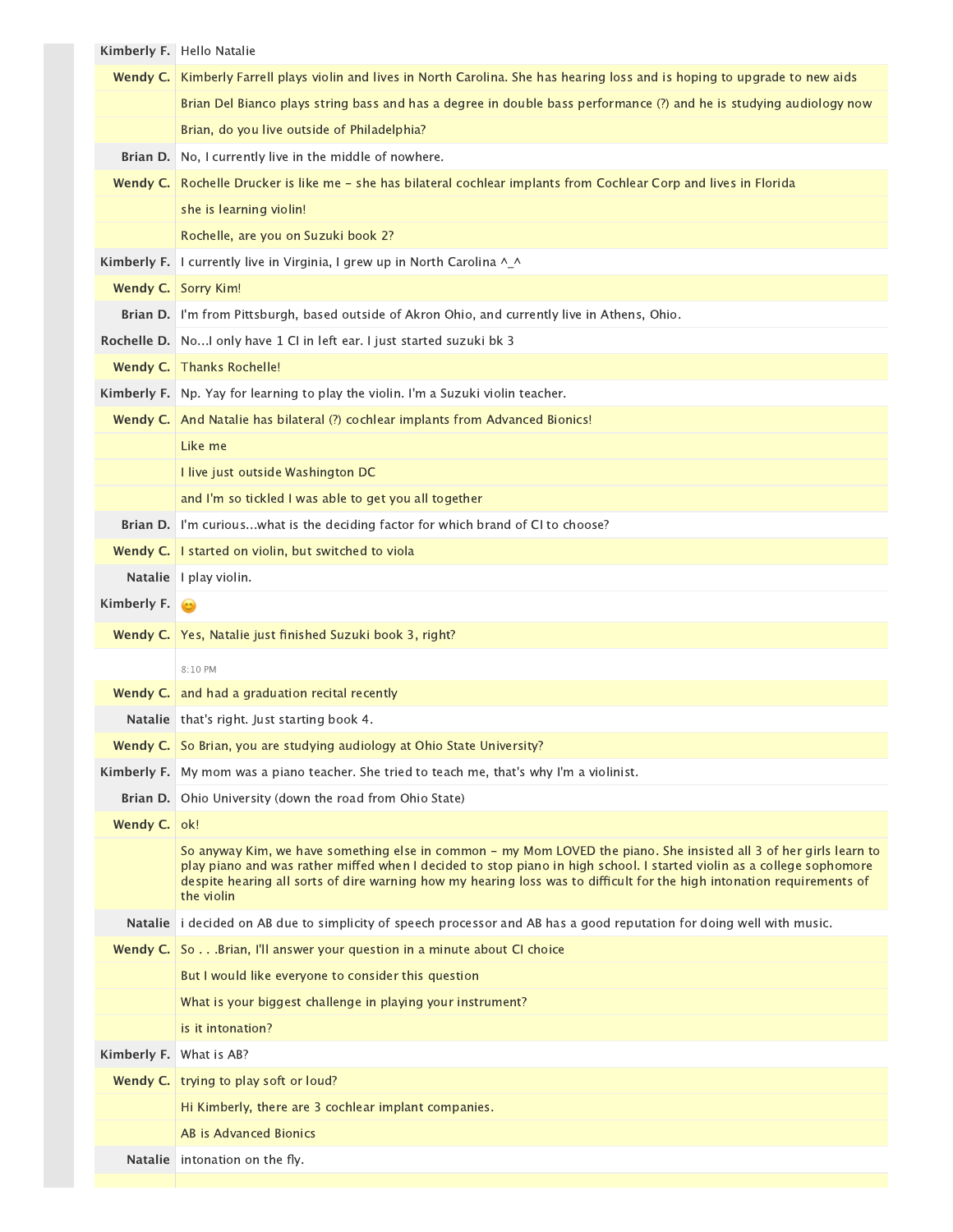|                        | <b>Wendy C.</b> there is Cochlear Corp, and a third company called Med-El                                                                                                                                                                                                                                                             |
|------------------------|---------------------------------------------------------------------------------------------------------------------------------------------------------------------------------------------------------------------------------------------------------------------------------------------------------------------------------------|
| Kimberly F. Oh. Thanks |                                                                                                                                                                                                                                                                                                                                       |
|                        | Natalie if I have my tapes, I'm usually spot on (and can adjust as needed), but take those tapes away and I'm in no-man's<br>land.                                                                                                                                                                                                    |
|                        | Wendy C. Both Natalie and I have implants from AB, and Rochelle's implant is from Cochlear Corp                                                                                                                                                                                                                                       |
|                        | Natalie, practice using a tuner app. I use Tunable                                                                                                                                                                                                                                                                                    |
|                        | And also, ask your teacher to get this book                                                                                                                                                                                                                                                                                           |
|                        | 8:15 PM                                                                                                                                                                                                                                                                                                                               |
|                        | Natalie   I do. but it really drives me nuts and I get hyper focused on it.                                                                                                                                                                                                                                                           |
|                        | Rochelle D. I still consider myself just a beginner. My biggest problem is bowing and keeping the sound consistent and clear.                                                                                                                                                                                                         |
| <b>Natalie</b>         | and frustrated.                                                                                                                                                                                                                                                                                                                       |
|                        | Brian D. Natalie, that is SO easy to do!                                                                                                                                                                                                                                                                                              |
| Wendy C.               | https://www.sharmusic.com/Sheet-Music/Violin/Et                                                                                                                                                                                                                                                                                       |
|                        | Kimberly F. My biggest issue is when I play in ensemble. Unless I can see or study all the parts, and know what to listen for, I can<br>get quote lost.                                                                                                                                                                               |
| Wendy C.               | My teacher have been using the viola version of Heidi Castleman's book on finger patterns                                                                                                                                                                                                                                             |
|                        | It's made a huge difference in staying in tune                                                                                                                                                                                                                                                                                        |
|                        | Rochelle, if you can practice in front of a mirror, eventually you can develop the kinesthestic feel when the bow is<br>straight                                                                                                                                                                                                      |
| <b>Natalie</b>         | humi'll look at it and have her look at it as well. thanks for the suggestions.                                                                                                                                                                                                                                                       |
|                        | Kimberly F. I remember once in a rehearsal in a small symphony, I thought I was following the conductor, but I guess I must hsve<br>mis counted or something, and i ended up almost a measire behind. Of course I was off. Afterwards, the other violinist<br>just told me "listen to the bass line"well, I can't hear the bass line. |
|                        | Wendy C.   Also, Natalie, if you can get a resonant violin, do so.                                                                                                                                                                                                                                                                    |
|                        | Kimberly F. What is a resonant violin? Is it different then a refular violin?                                                                                                                                                                                                                                                         |
|                        | *refular                                                                                                                                                                                                                                                                                                                              |
|                        | Natalie i got a new one in December that is much more resonant than the one I had. It really rings when you hit your ringing<br>tones, and I can feel it too.                                                                                                                                                                         |
|                        | Wendy C. My viola is resonant. What that means is that any note that is an octave of the open strings echo                                                                                                                                                                                                                            |
|                        | Kimberly F. Sorry, my typos are bad                                                                                                                                                                                                                                                                                                   |
|                        | Wendy C.   I can hear the sympathetic ringing                                                                                                                                                                                                                                                                                         |
|                        | I know when I finger a C, G, D and A on any of the string and they echo, I am in tune                                                                                                                                                                                                                                                 |
|                        | 8:20 PM                                                                                                                                                                                                                                                                                                                               |
| Kimberly F.            | Ah, when you play ringing tones, does the CI pick it up?                                                                                                                                                                                                                                                                              |
|                        | Wendy C. Well, I use an assistive listening device in addition to the CI and the ALD picks it up                                                                                                                                                                                                                                      |
|                        | I personally do not like playing without an ALD! :-)                                                                                                                                                                                                                                                                                  |
| <b>Natalie</b>         | I am able to hear the ringing, and the open string will vibrate as well. I can see it vibrating.                                                                                                                                                                                                                                      |
| Kimberly F.            | Oh, how does the ALD work?                                                                                                                                                                                                                                                                                                            |
|                        | <b>Wendy C.</b> Great Natalie!                                                                                                                                                                                                                                                                                                        |
|                        | There is a company called Etymotic Research                                                                                                                                                                                                                                                                                           |
|                        | I use their Companion MIc system as an ALD system                                                                                                                                                                                                                                                                                     |
|                        | It comes with 3 transmitters and one receiver                                                                                                                                                                                                                                                                                         |
| Brian D.               | I wonder if there is any way to use a pickup on an instrument in conjunction with an ALD?                                                                                                                                                                                                                                             |
| Wendy C.               | I wear the receiver, clip a transmitter to the music stand. My teacher wears the third receiver                                                                                                                                                                                                                                       |
|                        | *I mean he wears the second receiver                                                                                                                                                                                                                                                                                                  |
|                        | I have never thought of using a pickup on an instruments in conjunction with an ALD.                                                                                                                                                                                                                                                  |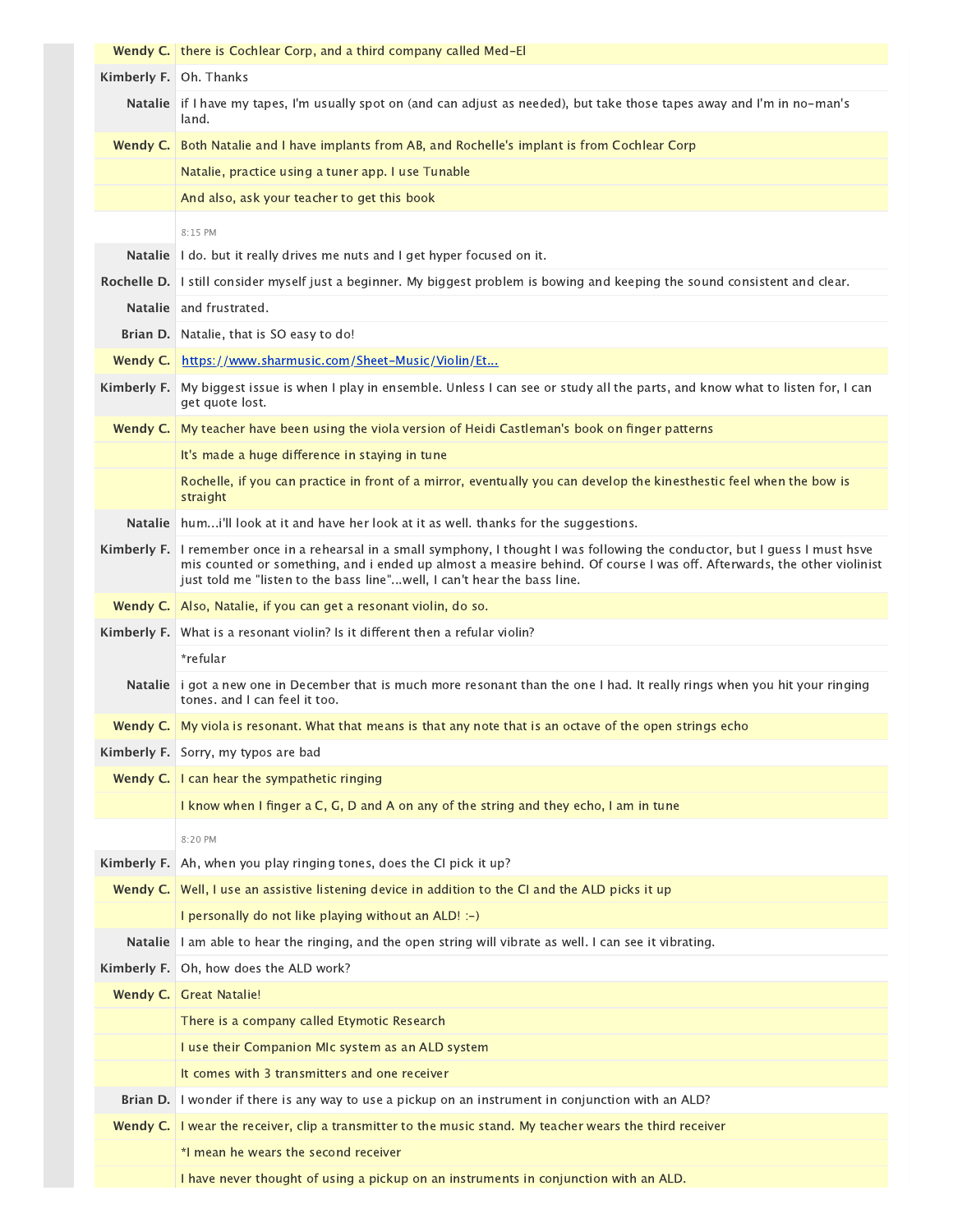|                | that is an interesting idea!                                                                                                                             |
|----------------|----------------------------------------------------------------------------------------------------------------------------------------------------------|
| <b>Natalie</b> | now I'm curious ifyou could plug one right into the compilot? i have one that I never use.                                                               |
|                | Wendy C. Given how significant my hearing loss is, I wouldn't think of learning to play in an ensemble without an ALD system                             |
|                | Natalie, yes, I plug the receiver into my Compliot's audio jack                                                                                          |
|                | That's how I use it                                                                                                                                      |
| <b>Natalie</b> | i play in our Suzuki group class every week. it's humbling experience as the kids will always tell me when I'm off, but<br>you figure it out eventually. |
|                | it was harder when I played in the bigger orchestra.                                                                                                     |
| Wendy C.       | That's wonderful Natalie!                                                                                                                                |
|                | 8:25 PM                                                                                                                                                  |
| Wendy C.       | I keep meaning to attend a SCOR workshop to develop ensemble skills, and can't seem to find something to fit my<br>schedule                              |
|                | here's what SCOR is                                                                                                                                      |
|                | http://www.stringcamp.com/                                                                                                                               |
|                | It's geared to adults who are learning to play string instruments                                                                                        |
|                | Anyone who has more than six months of lesson can join                                                                                                   |
|                | Right now the only ensemble work I do is at lessons when my teacher and I play music in unison                                                           |
| Kimberly F.    | Oh, that sounds like fun. I wonder if I could attend? I'm an adult, but not really learning to playbut I do enjoy playing<br>in ensembles                |
|                | Wendy C. Go for it, Kim                                                                                                                                  |
|                | And I know when I'm in tune, but like Natalie, I don't know how to correct immediately when I know I'm NOT in tune. : (                                  |
|                | By the way, AAMHL is having a meetup in Maryland and we need your help to pick a date                                                                    |
| Kimberly F.    | I will see if there is one nearby.                                                                                                                       |
|                | <b>Wendy C.</b> so at your convenience, please go to this poll and select a date that works for you                                                      |
|                | Natalie I'm pretty far from Maryland! : D                                                                                                                |
|                | Rochelle D.   How far is Gaithsburg from the nearest airport?                                                                                            |
|                | Natalie   I'll be attending an improvisation conference in Chicago in a few weeks.                                                                       |
|                | www.creativeabilitydevelopment.org                                                                                                                       |
| Wendy $C.$     | https://doodle.com/poll/piz2y2dgizx37nfd                                                                                                                 |
|                | Natalie   lots of ensemble playing. super excited!                                                                                                       |
|                | Brian D. Nice, Natalie!                                                                                                                                  |
| Kimberly F.    | Improvisation is something I'm very bad at.                                                                                                              |
|                | 8:30 PM                                                                                                                                                  |
| Wendy C.       | I know Natalie! : (One day AAMHL will have a Pacific NW meetup.                                                                                          |
| <b>Natalie</b> | me too. would love to get better, hence the conference. SEveral students from my studio are going, along with our<br>teacher.                            |
|                | Wendy C. Rochelle if you can get to National Airport, you can then transfer to the subway                                                                |
|                | the Gaithersburg location is at the end of the red line                                                                                                  |
|                | Brian D.   I am not getting that creativeability link to open                                                                                            |
| <b>Natalie</b> | that's cuz I can't type. try this http://www.creativeabilitydevelopmentconference                                                                        |
|                | Brian D. There we go!                                                                                                                                    |
|                | <b>Wendy C.</b> It looks very interesting, the creative ability conference                                                                               |
|                | is anyone attending the HLAA conference?                                                                                                                 |
|                | HLAA-Hearing Loss Association of America                                                                                                                 |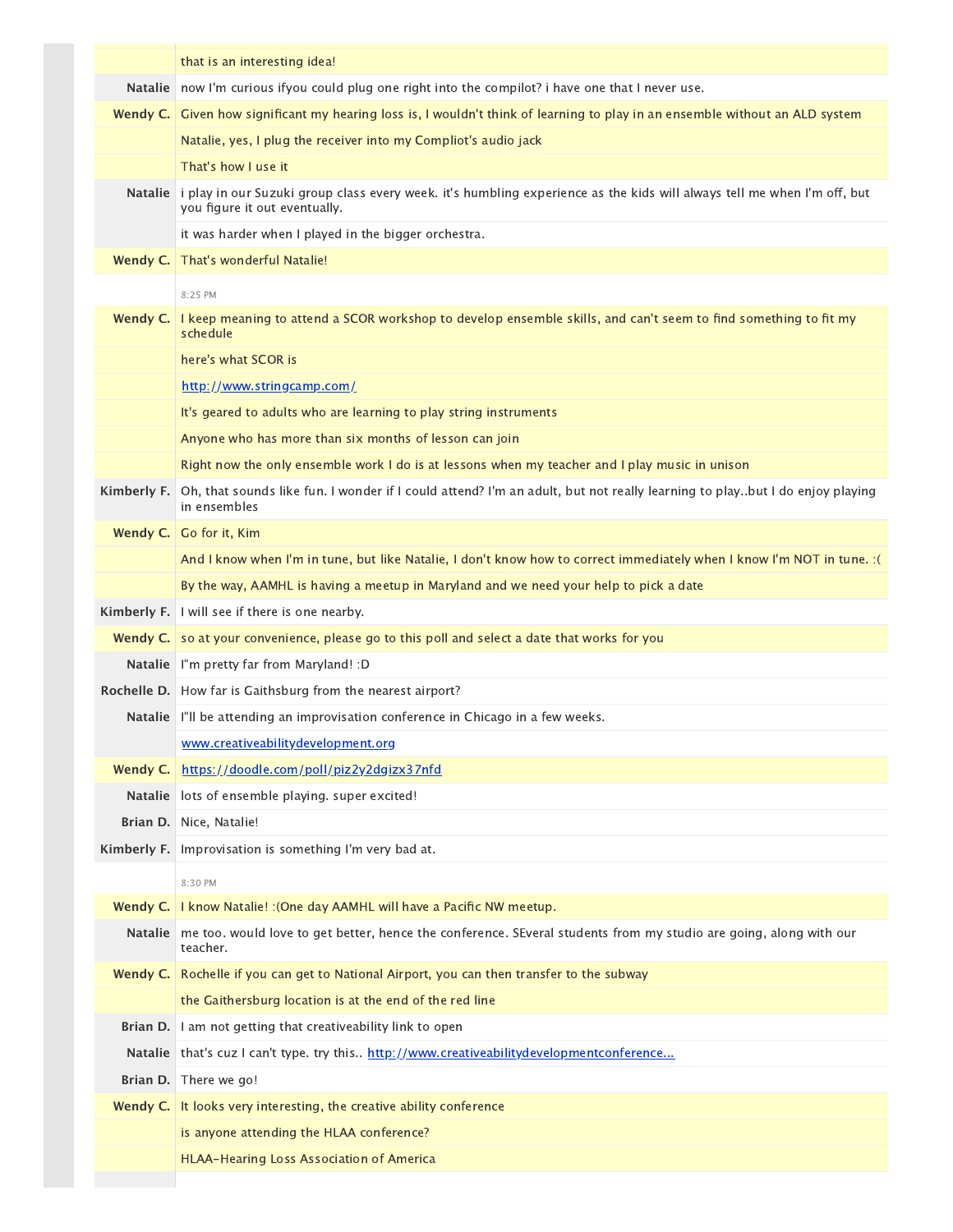|                | <b>Kimberly F.</b> What is the HLAA conference?                                                                                                                                                                               |
|----------------|-------------------------------------------------------------------------------------------------------------------------------------------------------------------------------------------------------------------------------|
|                | Wendy C.   HLAA is the largest consumer organizaiton for people with hearing loss in the US                                                                                                                                   |
|                | they have a convention/trade show every year                                                                                                                                                                                  |
|                | all workshops have both captioning and a hearing loop system                                                                                                                                                                  |
|                | here is the convention link                                                                                                                                                                                                   |
| Kimberly F.    | I am really veey new to all thisI feel like I have struggled as a musician in a "hearing" worldand just learned to cope<br>and dealbut now am learning there is a community of musicians like me that are deaf/hh!            |
|                | 8:35 PM                                                                                                                                                                                                                       |
| <b>Natalie</b> | i'm the 3rd with significant hearing loss that my teacher has taught in recent years, but the only one with a CI,<br>although one of the other students just got her first CI (and is taking some time away from the violin). |
| Wendy C.       | Kimberly, here is the convention link                                                                                                                                                                                         |
|                | http://www.hearingloss.org/content/convention                                                                                                                                                                                 |
|                | but I think their server is down due to the wind storm we are having                                                                                                                                                          |
| <b>Natalie</b> | she's learning that what worksk for everyone else, doesn't necessarily work for me. and we are making adjustments as<br>we go!                                                                                                |
|                | Wendy C. That's wonderful                                                                                                                                                                                                     |
|                | maybe your teacher and my teacher should exchange tips!!! :-)                                                                                                                                                                 |
| Kimberly F.    | I know my mom had to call every violin teacher around to find one that would agree to teach me. I grew up basically<br>treated as a hearing child                                                                             |
|                | Wendy C. Wow Kimberly                                                                                                                                                                                                         |
|                | Yeah, there's this perception that intonation requirements for bowed strings are so high as to be insurmountable if<br>you have a hearing loss                                                                                |
|                | Natalie   I'm sure my teacher would love to talk to yours, Wendy.                                                                                                                                                             |
|                | Kimberly F. Found a teacher who followed Dr Suzuki's teachings of every child can learnand, I learned.                                                                                                                        |
|                | Wendy C.   I know because I had to deal with this attitudinal barrier all my life                                                                                                                                             |
|                | I personally never really liked Suzuki because it's heavy emphasis on intonation put me off                                                                                                                                   |
| Kimberly F.    | I had professors in college bascially tell me I was a disgrace to hearing musicians.                                                                                                                                          |
|                | <b>Wendy C.</b> Kimberly, I'll let you know when the HLAA server is back up                                                                                                                                                   |
|                | Brian D.   I know plenty of hearing individuals for whom intonation is nearly insurmountable.                                                                                                                                 |
|                | Wendy C.   Yeah Kimberly, not nice!                                                                                                                                                                                           |
|                | Kimberly F.   Ok. Thank you                                                                                                                                                                                                   |
| <b>Natalie</b> | i guess it depends on your teacher and if they truly understand your limitations.                                                                                                                                             |
| Wendy C.       | <b>Right Natalie</b>                                                                                                                                                                                                          |
|                | Brian D. Why would they say that, Kimberly?                                                                                                                                                                                   |
|                | <b>Wendy C.</b> This wind storm is really affecting electricity on the East Coast                                                                                                                                             |
|                | 8:40 PM                                                                                                                                                                                                                       |
| <b>Natalie</b> | mine would love for me to be able to play along with the CD's with our curriculum, but I really can't hear the CD player<br>over my violin, so we make due with other things.                                                 |
|                | Wendy C.   If you had ALDs like mine, I'd put one transmitter near the CD speaker and another transmitter near your music stand<br>$(-)$                                                                                      |
|                | Kimberly F. I don't really know Brian. I had a piano teacher in college who would tell me every week I should change majors                                                                                                   |
| Wendy C.       | $\cdot$ (                                                                                                                                                                                                                     |
|                | Natalie I'm now thinking if i had the double cable from my Neptune, if I could just plug the CD player right into my compilot.                                                                                                |
| Wendy C.       | Natalie, if you have a Compilot do this                                                                                                                                                                                       |
|                | transfer the CD to your iphone.                                                                                                                                                                                               |
|                | Kimberly F. What is a compilot?                                                                                                                                                                                               |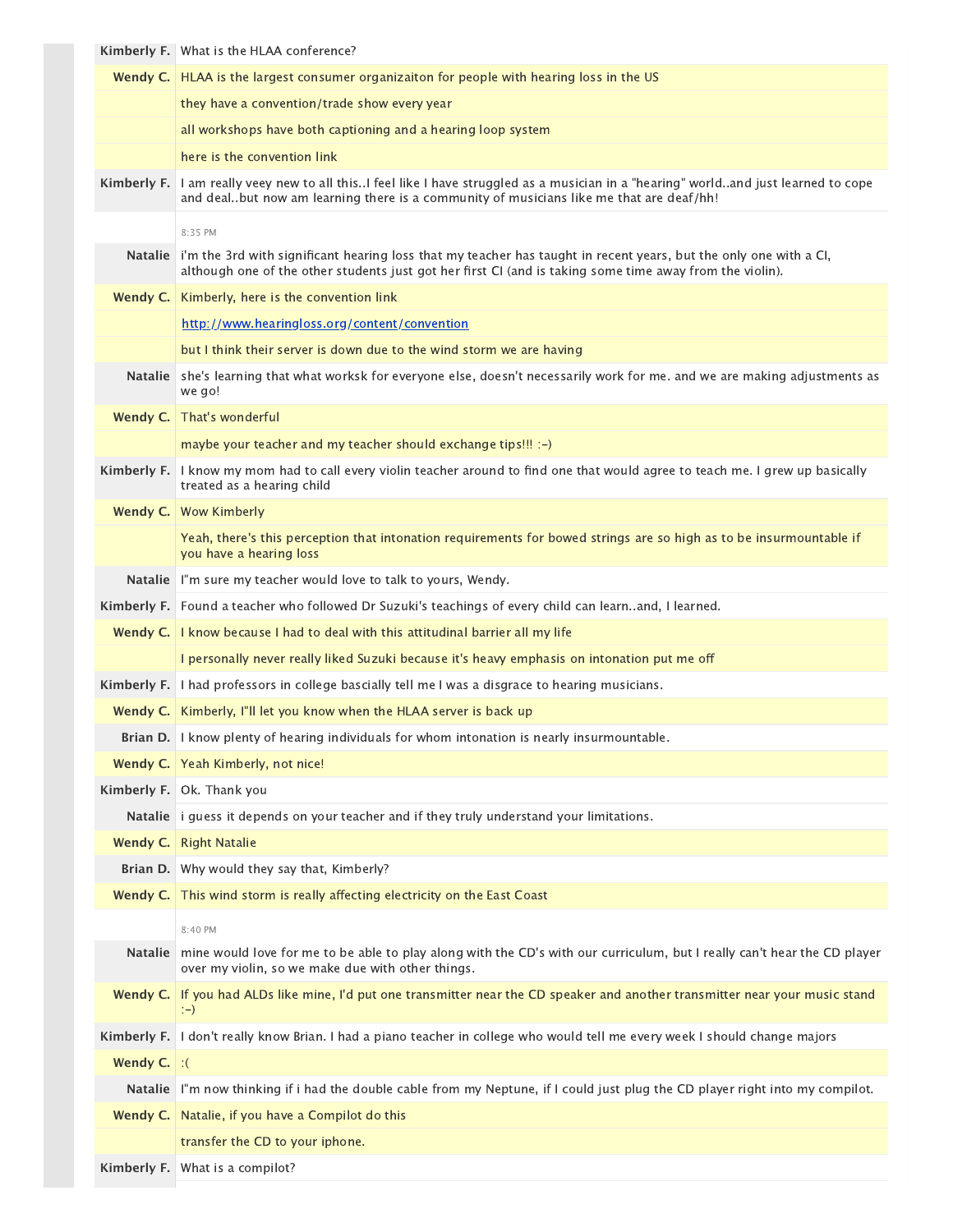|                 | Natalie but my Q90s aren't programmed for the compilot isnce I never used it with my Q70 processor.                                                      |
|-----------------|----------------------------------------------------------------------------------------------------------------------------------------------------------|
|                 | <b>Wendy C.</b> Then stream iphone audio to your ComPilot via Bluetooth                                                                                  |
| Brian D.        | https://www.phonak.com/us/en/hearing-aids/acces                                                                                                          |
|                 | Natalie   that's much easier! I have a Galaxy, but it does have Bluetooth.                                                                               |
| Wendy C.        | Natalie, you have Naida as we as Neptune or just Neptune?                                                                                                |
|                 | Natalie   yes, the Naida Q90 processor. the newest one.                                                                                                  |
|                 | Wendy C. Kimberly, a ComPilot does two things. It allows both Bluetooth streaming and plugging into an audio jack                                        |
| Kimberly F. Ok  |                                                                                                                                                          |
|                 | Wendy C. Advanced Bionic CI users can obtain a ComPilot so they can stream audio to their CIs, or use the telecoil setting via                           |
|                 | the audio jack                                                                                                                                           |
|                 | 8:45 PM                                                                                                                                                  |
| Wendy C.        | Rochelle, what do you use for Bluetooth streaming with your Cochlear CI? You have the Nucleus Freedom or the N7?                                         |
|                 | Med-EL did something else for their Bluetooth streaming - they decided to give their users something called Quattro<br>adaptive Bluetooth streamer       |
|                 | Rochelle D.   I have the Nucleus 5. I haven't tried any bluetooth streaming. I don't think N5 has that capability?                                       |
| Wendy C.        | https://www.amazon.com/ClearSounds-Quattro-Adap                                                                                                          |
|                 | Natalie   I think the N7 does, but not the earlier processor.                                                                                            |
| Wendy $C.$      | Rochelle - I'll investigate on that and get back toyou                                                                                                   |
|                 | So Rochelle, how do you hear audio from your Iphone?                                                                                                     |
| <b>Natalie</b>  | HOping next AB processor can stream blutooth direct to processor without need for compilot.                                                              |
| Wendy C.        | agreed, Natalie!                                                                                                                                         |
|                 | Rochelle D.   I think Natalie is right. The N7 is compatible with an Iphone & I use Android                                                              |
| Wendy C.        | So how do you hear audio from your Android, Rochelle?                                                                                                    |
|                 | Brian, are you in your first or second year of audiology studies?                                                                                        |
| Brian D. Second |                                                                                                                                                          |
|                 | <b>Wendy C.</b> and what is your audiology speciality going to be? Adult or pediatric?                                                                   |
|                 | Rochelle D. If you mean listening to musicI really don't do that. I put my phone on speaker to listen to violin music I'm trying to<br>play on my violin |
| Wendy C.        | Hmm.                                                                                                                                                     |
|                 | I am going to find out how to get the audio of music directly to your CI.                                                                                |
|                 | there has to be a way . $\dots$                                                                                                                          |
| Brian D.        | Probably adult, but I hope that there is a pediatric component to some extent.                                                                           |
| Wendy C.        | I also should say for my implant programs I have 2 programs for music                                                                                    |
|                 | 8:50 PM                                                                                                                                                  |
| Brian D.        | Go figure, I feel drawn towards musician hearing loss and conservation.                                                                                  |
| Wendy C.        | one is for listening to music which means I have it set to 100% auxiliary/telecoil                                                                       |
| Rochelle D.     | R u aware that on You Tube they have someone playing the pieces from the Suzuki books?                                                                   |
|                 | Brian D. How is music on Cls? I only know what I read and the samples I've heard                                                                         |
| Wendy C.        | one is for playing music, where it is 50% auxiliary and 50% normal microphone (similar to an MT switch on hearing aid                                    |
|                 | Music on CI vary from recipient to recipient                                                                                                             |
|                 | I am grateful to that for me, timbre is almost normal, and melodic contour is there                                                                      |
|                 | I just trouble distinguishing half steps for some notes                                                                                                  |
|                 | the other problem is I think I hear music one step above what is actually is                                                                             |
|                 | for example, I might think I hear a E but it is actually a D                                                                                             |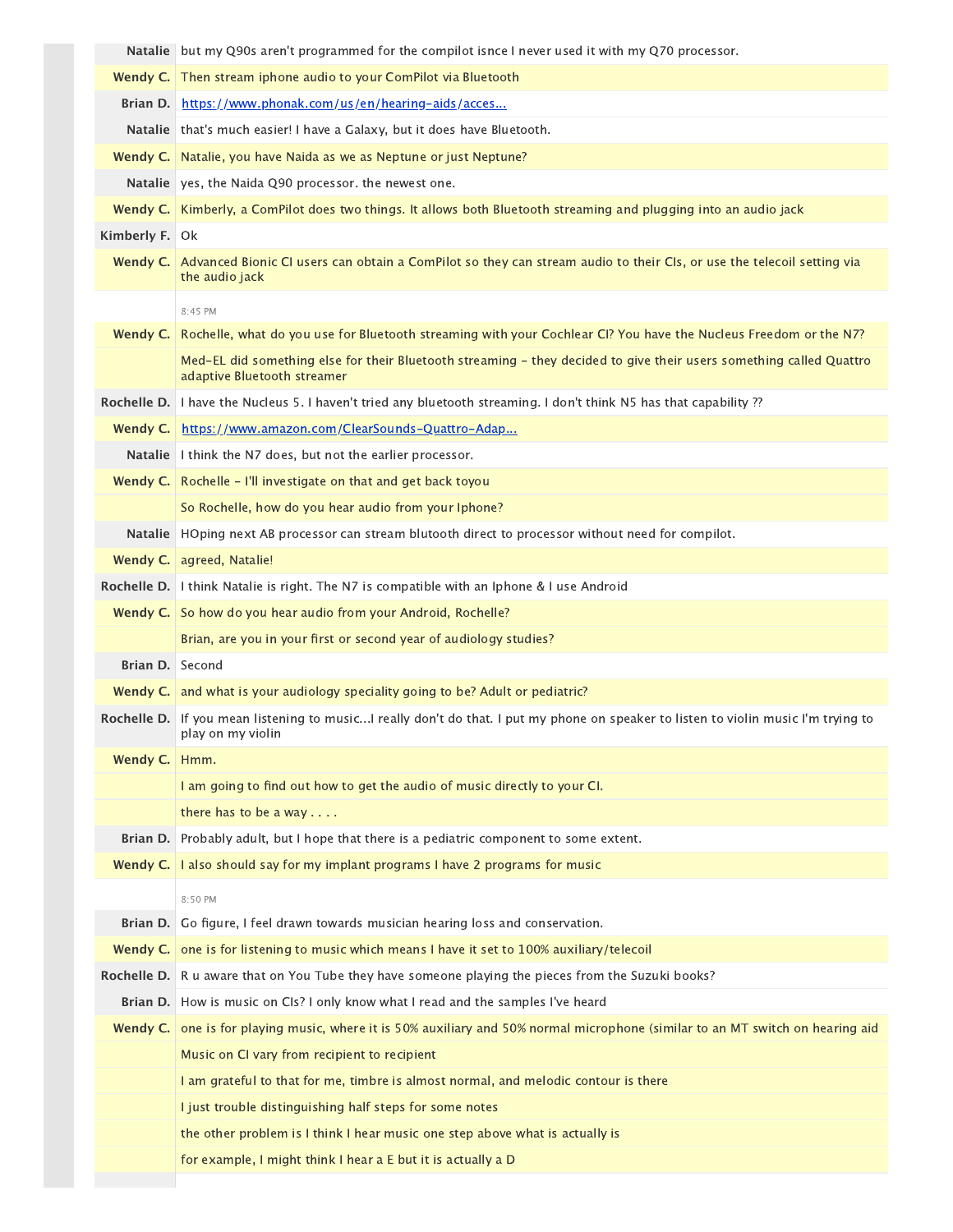|                | Kimberly F.   I have thought about doing YT videos on playing some of thr Suzuki peices.                                                                               |
|----------------|------------------------------------------------------------------------------------------------------------------------------------------------------------------------|
|                | Wendy C.   Go for it Kimberly!                                                                                                                                         |
|                | Natalie Sorry guys, I need to run. I have someone stopping by the house soon. It was great to meet you and chat. Please let<br>me know when you do this again, Wendy!! |
|                | Brian D. diplacusis?                                                                                                                                                   |
|                | Kimberly F.   I think I teach differently.                                                                                                                             |
| Wendy C.       | Thanks Natalie!                                                                                                                                                        |
|                | Glad you could join us                                                                                                                                                 |
| Kimberly F.    | Nice meeting you Natalie                                                                                                                                               |
|                | Wendy C. That reminds me                                                                                                                                               |
|                | Brian D. Bye, Natalie! Happy improvising next month!                                                                                                                   |
|                | <b>Wendy C.</b> Which night of the week is the best for us to meet again?                                                                                              |
|                | I can't do Monday evenning, and my husband wants me to keep Fridays free so we can do dates on Friday nights                                                           |
| Rochelle D.    | I'm good for any night                                                                                                                                                 |
|                | Kimberly F. Friday or Sunday nights                                                                                                                                    |
|                | Natalie Wedneday and Thursdays aren't great for me, but jut about any other night would work.                                                                          |
|                | 8:55 PM                                                                                                                                                                |
| Wendy C.       | Ok, maybe I'll think about making our next meeting on a Sunday night                                                                                                   |
|                | and Natalie, I'll tag you so you know when our next text chat is                                                                                                       |
|                | $(-)$                                                                                                                                                                  |
|                | Brian, do you prefer any specific weeknights? Or Sundays?                                                                                                              |
| <b>Natalie</b> | sounds good!!! see you all next time!                                                                                                                                  |
| Kimberly F.    | Bye                                                                                                                                                                    |
| Wendy C.       | <b>Bye</b>                                                                                                                                                             |
|                | Natalie to sign out, just click on Sign Out link in the upper right corner                                                                                             |
|                | Sorry it's a bit hard to see                                                                                                                                           |
|                | Brian D. Sundays are mostly good                                                                                                                                       |
|                | Natalie has left the room                                                                                                                                              |
| Wendy C.       | Ok, maybe we'll make it on a Sunday!                                                                                                                                   |
|                | When the AAMHL Board is not meeting                                                                                                                                    |
|                | so if you are interested in our mid-Atlantic meetup do fill in the Doodle poll                                                                                         |
|                | personally I am inclined toward the October date in the poll                                                                                                           |
| Kimberly F.    | Wendy and the others, did you lose your hearing young or older?                                                                                                        |
| Wendy C.       | https://doodle.com/poll/piz2y2dgizx37nfd#table                                                                                                                         |
|                | Brian D. I have no clue what I'm doing that far in advance so I'll just watch and see what you all decided.                                                            |
| Wendy C.       | Ok!                                                                                                                                                                    |
|                | Rochelle D.   I lost most of my hearing at age 12                                                                                                                      |
|                | <b>Wendy C.</b> Kimberly - you can find my audiological history here                                                                                                   |
|                | Kimberly F. So, you did hear normally before then.                                                                                                                     |
| Wendy C.       | https://www.musicianswithhearingloss.org/wp/wen                                                                                                                        |
|                | Brian D. Did you all have musical training prior to your hearing loss?                                                                                                 |
| Wendy C.       |                                                                                                                                                                        |
|                | I started piano at 7, and my hearing loss will diagnosed at age 9                                                                                                      |
|                | Rochelle D.   I played piano before I became deaf<br>Wendy C.   third grade school screening                                                                           |